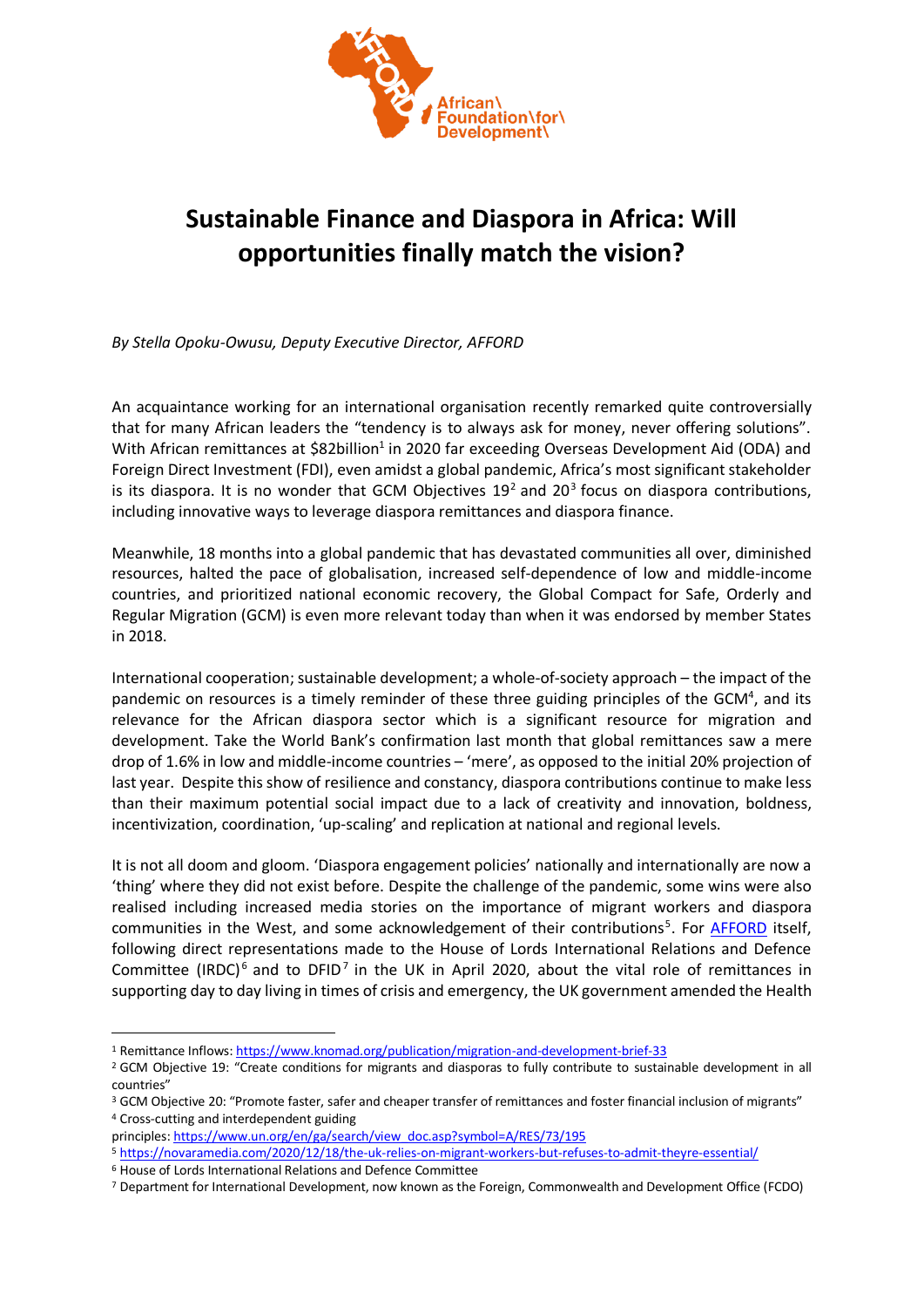Protection (Coronavirus, Restrictions) Regulations 2020 to include money transfer organisations as essential service providers. The UK and Switzerland followed this with a Call to Action to keep remittances flowing during the pandemic<sup>8</sup>, a campaign supported by stakeholders, including diaspora organisations. These were significant steps in the right direction – steps that we hope will open up more international cooperation around creativity, innovation and bolder steps in making remittances go further and deeper.



While Africa faces a financing gap estimated between \$200billion and \$1.3trillion to achieve the Sustainable Development Goals – in which the GCM is deeply rooted<sup>9</sup>, remittances exceed all other forms of development finance. It is also estimated that formal, informal and in-kind remittances into Africa could be as high as \$200billion $^{10}$ . Yet, its full potential continues to be unrealized.

AFFORD has long campaigned for long-term solutions like the RemitAid™<sup>11</sup> concept for structured and collective action that transform remittances into a sustainable form of international development finance. Some of these relate to tax relief on remittances, government subsidies on transaction costs, or remittance match-fund schemes. These strategies call for collaborative efforts, bringing to life international cooperation, a whole-of-society approach and sustainable development. AFFORD itself has over the last few years piloted and tested match-fund schemes for job creation in Africa raising £500,000 through diaspora social entrepreneurs in addition to in-kind support and skills transfer.

<sup>9</sup> <https://africasustainability.org/sdgs-the-financing-gap-in-africa/>

<sup>8</sup> <https://www.gov.uk/government/news/keeping-remittances-flowing-during-covid-19-pandemic>

<sup>10</sup> <https://www.afford-uk.org/wp-content/uploads/2020/11/Diaspora-Investment-to-help-achieve-the-SDGs-in-Africa.pdf>

<sup>11</sup> RemitAid™ is a scheme about remittance tax relief for international development. It seeks to mitigate the structural imperfections and negative impacts of remittances and to reform and improve the structure of the remittances sector through the financial instrument of tax incentives. This shall inter alia, result in the creation of a RemitAid™ Development Fund to finance the types of productive, equalitarian and poverty reduction schemes which private remittances do not normally fund[. https://www.qmul.ac.uk/geog/media/geography/docs/research/citycentre/remit\\_aid.pdf](https://www.qmul.ac.uk/geog/media/geography/docs/research/citycentre/remit_aid.pdf)